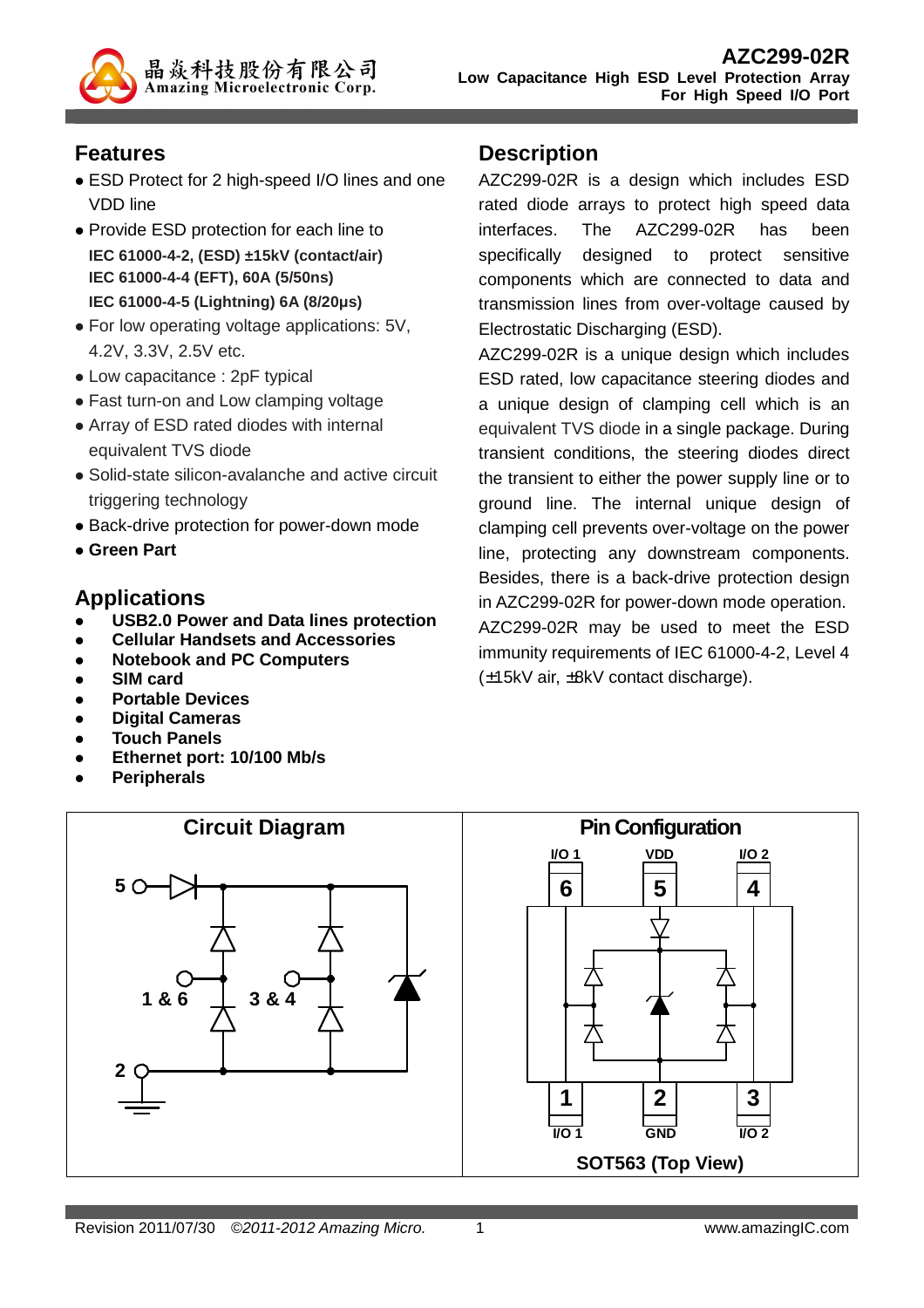

## **SPECIFICATIONS**

| <b>ABSOLUTE MAXIMUM RATINGS</b>                 |                                 |                                   |                 |
|-------------------------------------------------|---------------------------------|-----------------------------------|-----------------|
| <b>PARAMETER</b>                                | <b>PARAMETER</b>                | <b>RATING</b>                     | <b>UNITS</b>    |
| Peak Pulse Current ( $tp = 8/20 \mu s$ )        | <b>I</b> pp                     | 6                                 | A               |
| Operating Supply Voltage (VDD-GND)              | $V_{DC}$                        | 6                                 |                 |
| ESD per IEC 61000-4-2 (Contact /Air) (I/O pins) | $\mathsf{V}_{\textsf{ESD\_IO}}$ | ±15                               | kV              |
| ESD per IEC 61000-4-2 (Contact /Air) (VDD pin)  | V <sub>ESD_PW</sub>             | ±18                               | kV              |
| <b>Lead Soldering Temperature</b>               | ${\sf T}_{\sf SOL}$             | 260 (10 sec.)                     | $\rm ^{\circ}C$ |
| <b>Operating Temperature</b>                    | $T_{OP}$                        | $-40$ to $+125$                   | $\rm ^{o}C$     |
| Storage Temperature                             | T <sub>STO</sub>                | $-55$ to $+150$                   | $\rm ^{o}C$     |
| DC Voltage at any I/O pin                       | $V_{10}$                        | $(GND - 0.5)$ to<br>$(VDD + 0.5)$ |                 |

| <b>ELECTRICAL CHARACTERISTICS</b>                        |                               |                                                                                                                                                                     |            |                |              |              |
|----------------------------------------------------------|-------------------------------|---------------------------------------------------------------------------------------------------------------------------------------------------------------------|------------|----------------|--------------|--------------|
| <b>PARAMETER</b>                                         | <b>SYMBOL</b>                 | <b>CONDITIONS</b>                                                                                                                                                   | <b>MIN</b> | <b>TYP</b>     | <b>MAX</b>   | <b>UNITS</b> |
| <b>Reverse Stand-Off</b><br>Voltage                      | <b>V</b> <sub>RWM</sub>       | pin 5 to pin 2, $T=25 \degree C$                                                                                                                                    |            |                | 5            | $\mathbf{V}$ |
| Reverse Leakage<br>Current                               | $I_{\text{L}eak}$             | $V_{\text{RWM}}$ = 5V, T=25 °C, pin 5 to pin 2                                                                                                                      |            |                | 5            | μA           |
| <b>Channel Leakage</b><br>Current                        | $I_{CH\text{-}\text{Leak}}$   | $V_{pin5} = 5V$ , $V_{pin2} = 0V$ , T=25 °C                                                                                                                         |            |                | $\mathbf{1}$ | μA           |
| Reverse Breakdown<br>Voltage                             | $V_{BV}$                      | $I_{\text{BV}}$ = 1mA, T=25 °C, pin 5 to Pin 2                                                                                                                      | 6          |                | 9            | $\mathbf{V}$ |
| <b>Forward Voltage</b>                                   | $V_F$                         | $I_F = 15 \text{mA}$ , T=25 °C, pin 2 to Pin 5                                                                                                                      |            | 0.8            | 1            | $\mathbf{V}$ |
| <b>ESD Clamping</b><br>Voltage -I/O                      | $V_{\text{clamp\_io}}$        | IEC 61000-4-2 +6kV, T=25 °C, contact<br>mode, any channel pin to ground                                                                                             |            | 9.5            |              | $\mathbf{V}$ |
| <b>ESD Clamping</b><br>Voltage-VDD                       | $V_{\text{clamp\_VDD}}$       | IEC 61000-4-2 +6kV, T=25 °C, contact<br>mode, VDD pin to ground                                                                                                     |            | 9              |              | $\mathbf{V}$ |
| <b>ESD Dynamic Turn on</b><br>Resistance - I/O           | $R_{\text{dynamic\_io}}$      | IEC 61000-4-2 0~+6kV, T=25 °C, contact<br>mode, any channel pin to ground                                                                                           |            | 0.18           |              | Ω            |
| <b>ESD Dynamic Turn on</b><br>Resistance-VDD             | $R_{\text{dynamic\_VDD}}$     | IEC 61000-4-2 0~+6kV, T=25 °C, contact<br>mode, VDD pin to ground                                                                                                   |            | 0.15           |              | $\Omega$     |
| <b>Lightning Clamping</b><br>Voltage                     | V <sub>lightning_io</sub>     | $I_{PP}$ =5A, tp=8/20 $\mu$ s, T=25 °C, any channel<br>pin to ground                                                                                                |            | 7.8            |              | $\mathbf{V}$ |
| <b>Lightning Clamping</b><br>Voltage                     | Viightning_VDD                | $I_{PP}$ =5A, tp=8/20 $\mu$ s, T=25 °C, VDD pin to<br>ground                                                                                                        |            | 7.8            |              | $\mathbf{V}$ |
| <b>Channel Input</b><br>Capacitance -1                   | $CIN-1$                       | $V_{\text{pin5}} = 5V$ , $V_{\text{pin2}} = 0V$ , $V_{\text{IN}} = 2.5V$ , f = 1MHz,<br>T=25 °C, any channel pin to ground                                          |            | $\overline{2}$ | 2.5          | pF           |
| <b>Channel Input</b><br>Capacitance - 2                  | $CIN-2$                       | $V_{pin5}$ =floated, $V_{pin2}=0V$ , $V_{IN}=2.5V$ , f=1MHz,<br>T=25°C, any channel pin to ground                                                                   |            | 2.8            | 3.6          | pF           |
| <b>Channel to Channel</b><br><b>Input Capacitance -1</b> | $C_{CROS-1}$                  | $V_{pin5} = 5V$ , $V_{pin2} = 0V$ , $V_{IN} = 2.5V$ , f = 1MHz,<br>T=25 °C , bet <u>ween channel pins</u>                                                           |            | 0.4            | 0.5          | pF           |
| <b>Channel to Channel</b><br>Input Capacitance -2        | $CCROS-2$                     | $\overline{V_{\text{pin5}}}$ =floated, $V_{\text{pin2}}$ =0 $V, V_{IN}$ =2.5 $V, f$<br>=1MHz,T=25 °C, between channel pins                                          |            | 0.55           | 0.65         | pF           |
| Variation of Channel<br>Input Capacitance -1             | $\triangle C_{\text{IN-1}}$   | $V_{\text{pin5}} = 5V$ , $V_{\text{pin2}} = 0V$ , $V_{\text{IN}} = 2.5V$ , f = 1MHz,<br>T=25 $^{\circ}$ C, (channel_x pin to ground) –<br>(channel_y pin to ground) |            | 0.05           | 0.1          | pF           |
| Variation of Channel<br>Input Capacitance -2             | $\triangle C_{\mathsf{IN-2}}$ | $V_{pin5}$ =floated, $V_{pin2}$ =0V, $V_{IN}$ =2.5V, f<br>=1MHz, T=25 °C , (channel_x pin to<br>ground) – (channel_y pin to ground)                                 |            | 0.05           | 0.1          | pF           |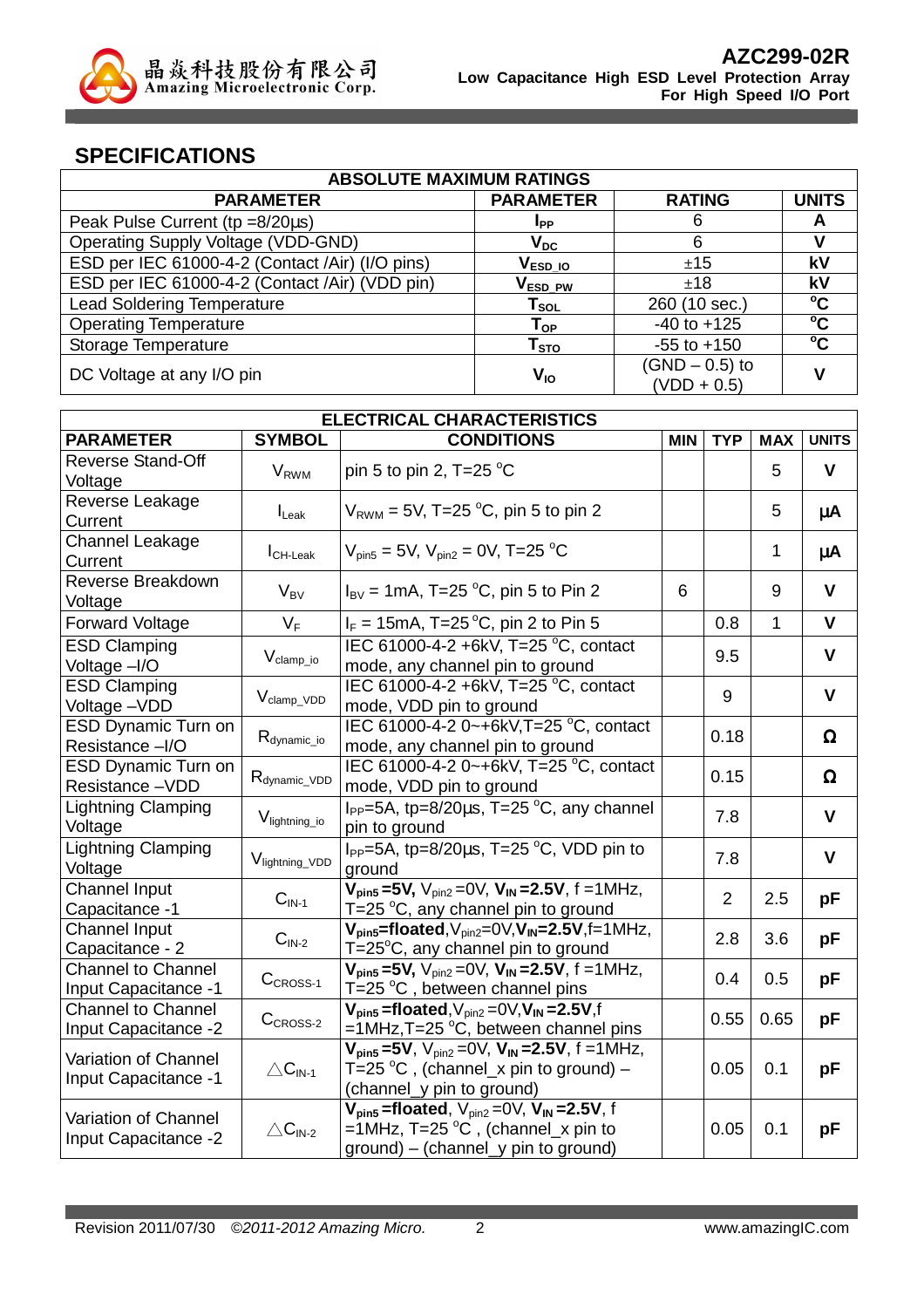

# **Typical Characteristics**









**Transmission Line Pulsing (TLP) Voltage (V)**

**0 1 2 3 4 5 6 7 8 9 10**

**I/O to GND**

**0 2 4**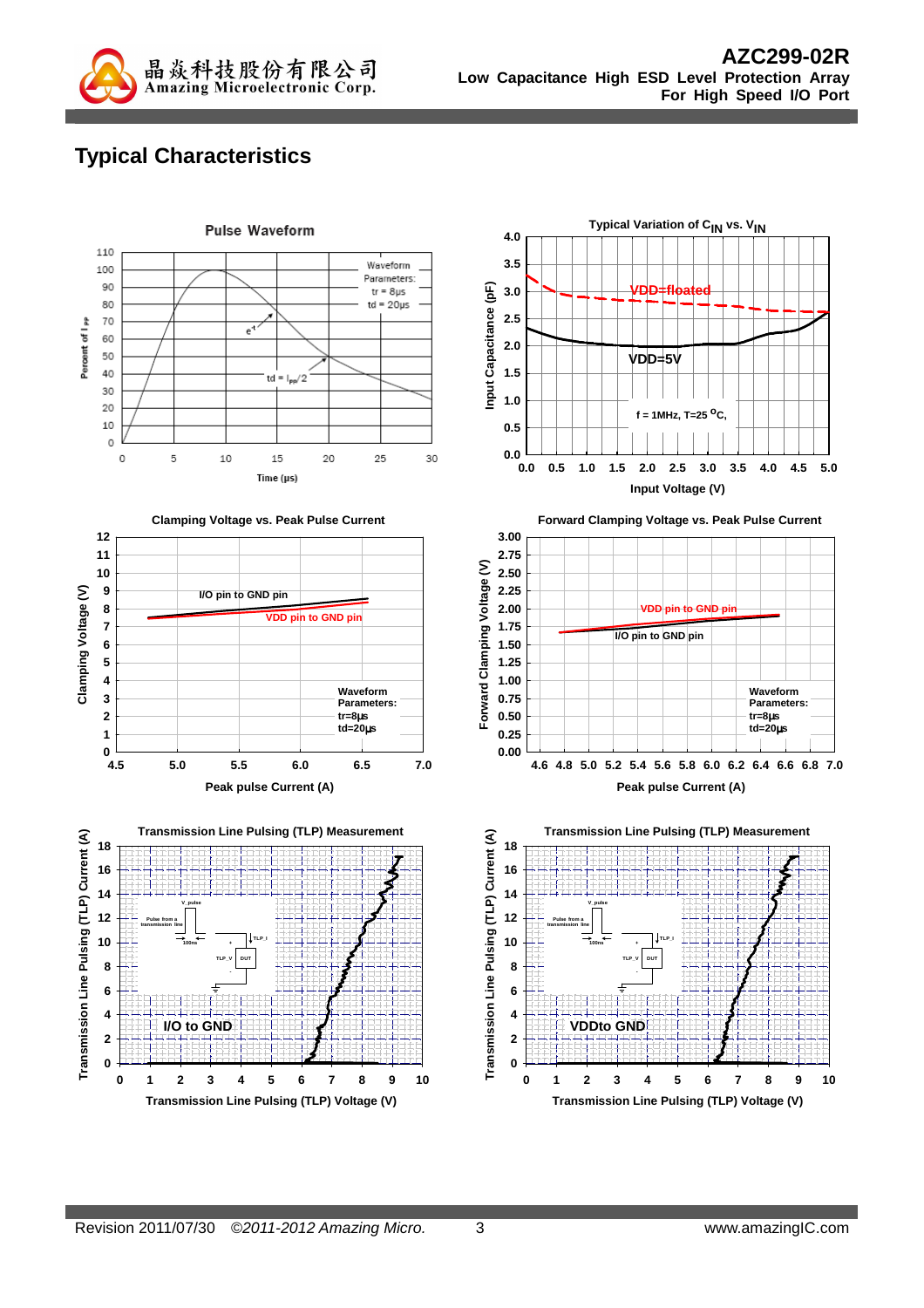

# **Applications Information**

### **A. Design Considerations**

The ESD protection scheme for system I/O connector is shown in the Fig. 1. In Fig. 1, the diodes D1 and D2 are general used to protect data line from ESD stress pulse. The diode D3 is a back-drive protection design, which blocks the DC back-drive current when the potential of I/O pin is greater than that of VDD pin. If the power-rail ESD clamping circuit is not placed between VDD and GND rails, the positive pulse ESD current  $(I_{\text{ESD1}})$  will pass through the ESD current path1. Thus, the ESD clamping voltage  $V_{\text{Cl}}$  of data line can be described as follow:

 $V_{CL}$  = Fwd voltage drop of D1 + Breakdown voltage drop of D3 + supply voltage of VDD rail +  $L_1 \times d(l_{ESD1})/dt$  +  $L_2 \times d(l_{ESD1})/dt$ 

Where  $L_1$  is the parasitic inductance of data line, and  $L_2$  is the parasitic inductance of VDD rail.

An ESD current pulse can rise from zero to its peak value in a very short time. As an example, a level 4 contact discharge per the IEC61000-4-2 standard results in a current pulse that rises from

zero to 30A in 1ns. Here  $d(I<sub>FSD1</sub>)/dt$  can be approximated by  $\Delta l_{FSD1}/\Delta t$ , or 30/(1x10<sup>-9</sup>). So just 10nH of total parasitic inductance  $(L_1$  and  $L_2$ combined) will lead to over 300V increment in  $V_{\text{Cl}}$ ! Besides, the ESD pulse current which is directed into the VDD rail may potentially damage any components that are attached to that rail. Moreover, it is common for the forward voltage drop of discrete diodes to exceed the damage threshold of the protected IC. This is due to the relatively small junction area of typical discrete components. Of course, the discrete diode is also possible to be destroyed due to its power dissipation capability is exceeded.

The AZC299-02R has an integrated power-rail ESD clamped circuit between VDD and GND rails. It can successfully overcome previous disadvantages. During an ESD event, the positive ESD pulse current  $(I_{ESD2})$  will be directed through the integrated power-rail ESD clamped circuit to GND rail (ESD current path2). The clamping voltage  $V_{\text{Cl}}$  on the data line is small and protected IC will not be damaged because power-rail ESD clamped circuit offer a low impedance path to discharge ESD pulse current.



**Fig. 1 Application of positive ESD pulse between data line and GND rail.**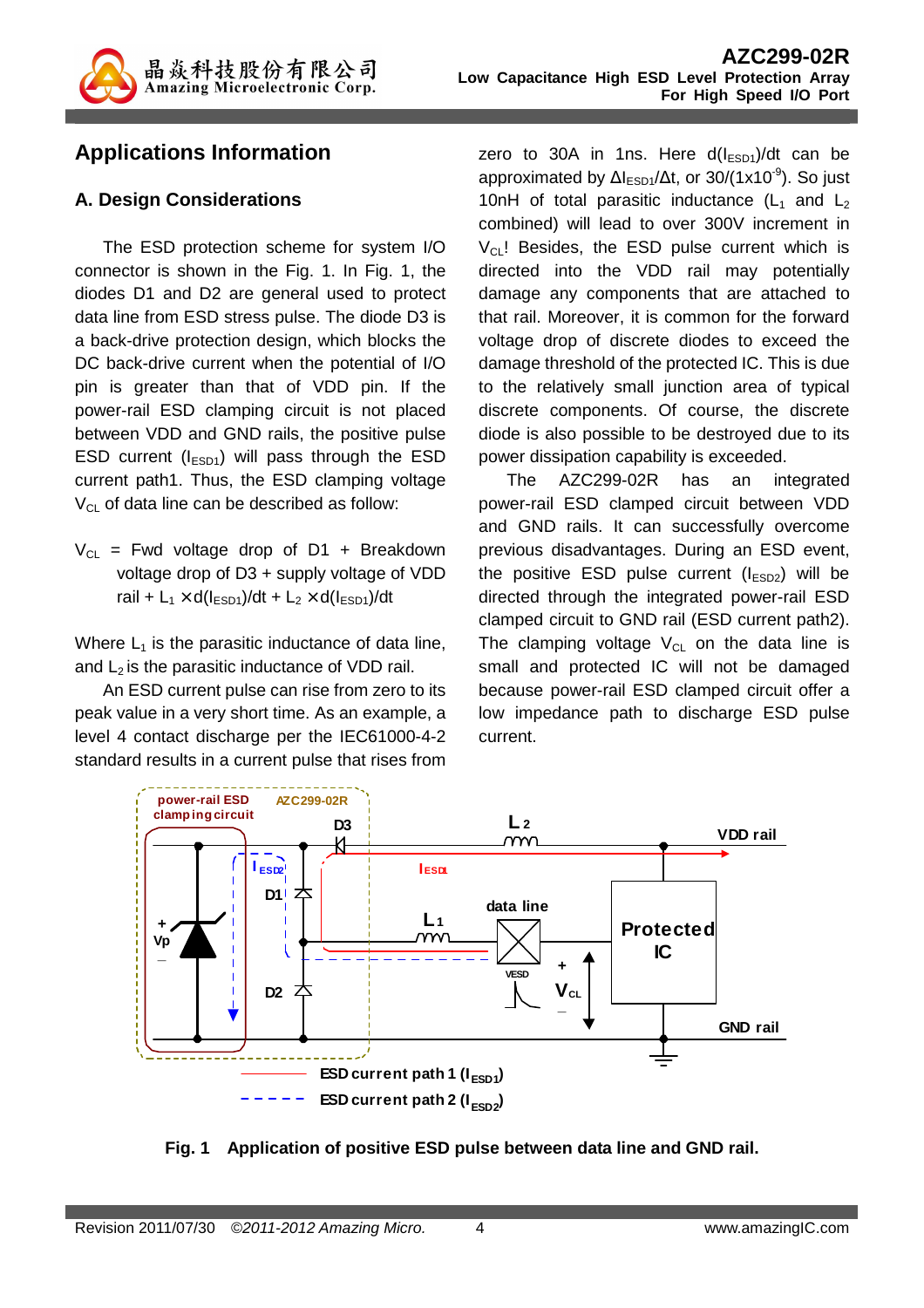

### **B. Device Connection**

The AZC299-02R is designed to protect two data lines and one power rail from transient over-voltage (such as ESD stress pulse). The device connection of AZC299-02R is shown in the Fig. 2. In Fig. 2, the two protected data lines are connected to the ESD protection pins (pin1, pin6, pin3, and pin4) of AZC299-02R. The ground pin (pin2) of AZC299-02R is a negative reference pin. This pin should be directly connected to the GND rail of PCB (Printed Circuit Board). To get minimum parasitic inductance, the path length should keep as short as possible. In addition, the power pin (pin 5) of AZC299-02R is a positive reference pin. This pin should directly connect to the VDD rail of PCB., then the VDD rail also can be protected by the power-rail ESD

#### clamped circuit (not shown) of AZC299-02R.

AZC299-02R can provide protection for 2 I/O signal lines simultaneously. In some cases, systems are not allowed to be reset or restart after the ESD stress directly applying at the I/O-port connector. Under this situation, in order to enhance the sustainable ESD Level, a 0.1µF chip capacitor can be added between the VDD and GND rails. The place of this chip capacitor should be as close as possible to the AZC299-02R.

In some cases, there isn't power rail presented on the PCB. Under this situation, the power pin (pin 5) of AZC299-02R can be left as floating. The protection will not be affected, only the load capacitance of I/O pins will be slightly increased. Fig. 3 shows the detail connection.



**Fig. 2 Data lines and power rails connection of AZC299-02R.** 



**Fig. 3 Data lines and power rails connection of AZC299-02R. VDD pin is left as floating when no power rail presented on the PCB.**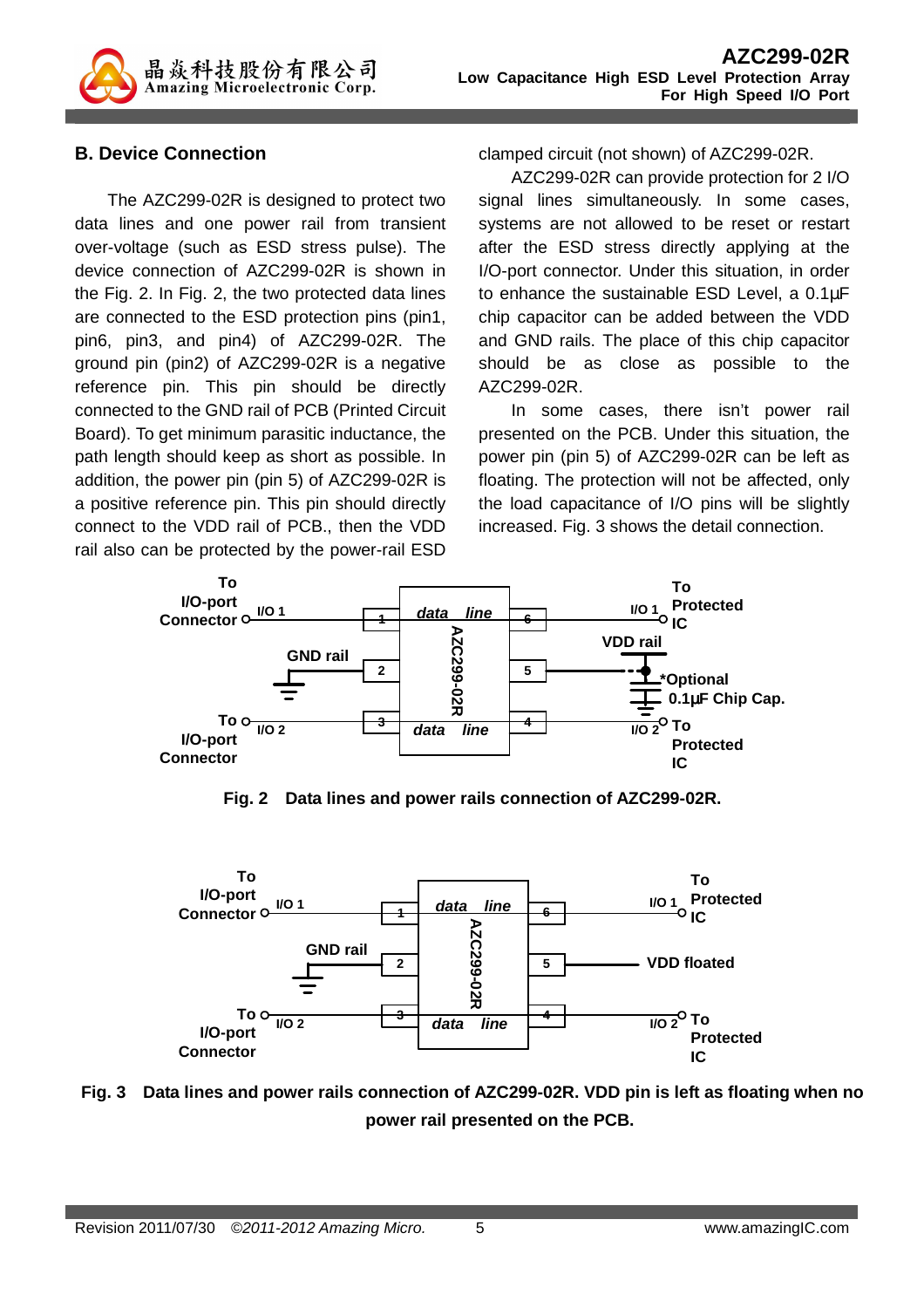

### **C. Application**

AZC299-02R is designed for protecting high speed I/O ports from very high over-voltage caused by Electrostatic Discharging (ESD). Thus, a lot of kinds of high speed I/O ports can be the applications of AZC299-02R, especially, the USB port.

### **Universal Serial Bus (USB) ESD Protection**

The AZC299-02R can be used to protect the USB port on the monitors, computers, peripherals or portable systems. The ESD protection scheme for USB port is shown in Fig. 4. In the Fig. 4, each AZC299-02R will protect one USB port. The voltage bus (VBUS) of USB port is connected to the power pin (pin 5) of AZC299-02R. Each data line (D+/D-) of USB port is connected to the ESD protection pin of AZC299-02R.

When ESD voltage pulse appears on the data line, the ESD pulse current will be conducted by AZC299-02R away from the USB

controller chip. In addition, the ESD pulse current also can be conducted by AZC299-02R away from the USB controller chip when the ESD voltage pulse appears on the voltage bus (VBUS) of USB port. Therefore, the data lines (D+/D-) and voltage bus (VBUS) of USB port are simultaneously protected with one AZC299-02R.

The AZC299-02R has been integrated with back-drive protection diode for preventing the back-drive current to occur. The back-drive current occurs as shown in Fig, 5. When the device stays at OFF state, its VBUS might be tied to ground potential. At this moment, if without the integrated back-drive current protection diode, the HUB stays at ON state, and a DC bias might be presented on the D+ or D- data line, a current may flow through the steering diode to the grounded V<sub>BUS</sub>, as shown in Fig. 5. This back drive current may lead system to an abnormal state. Therefore, it should be eliminated, and the integrated back-drive protection diode can eliminate this current.



**Fig. 4 ESD Protection scheme for USB port by using AZC299-02R.**



**Fig. 5 The possible occurred back drive current when the device is at OFF state and the HUB is at ON state. The AZC299-02R can avoid this back drive current to occur.**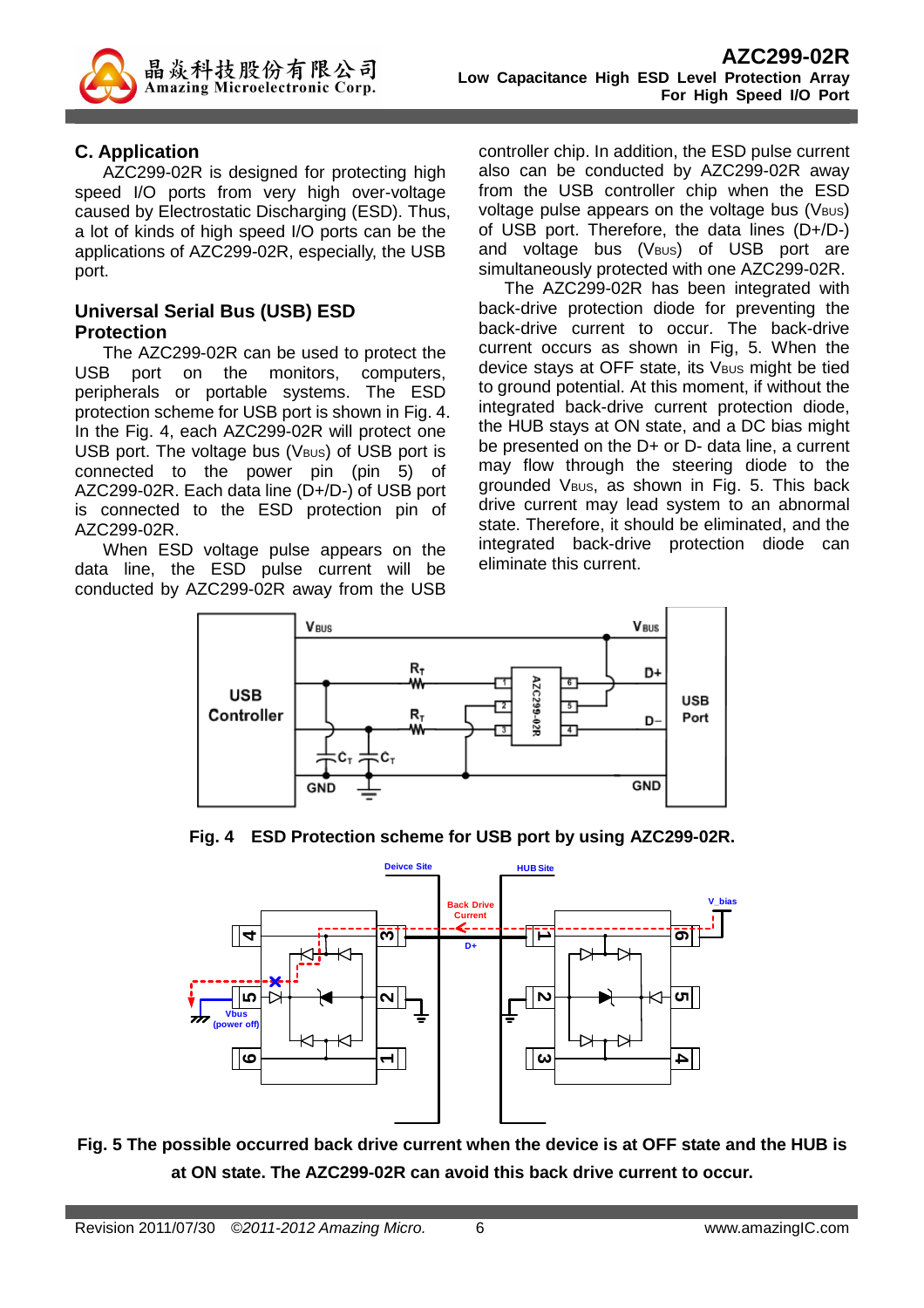

# **Mechanical Details**



### PACKAGE DIMENSIONS

| <b>SYMBOL</b>  | <b>Millimeters</b>     |               |      |  |
|----------------|------------------------|---------------|------|--|
|                | <b>NOMINAL</b><br>MIN. |               | MAX. |  |
| A              | 0.525                  |               | 0.60 |  |
| A <sub>1</sub> | O                      |               | 0.05 |  |
| е              | 0.45                   |               | 0.55 |  |
| C              | 0.09                   |               | 0.16 |  |
| D              | 1.50                   |               | 1.70 |  |
| b              | 0.17                   |               | 0.27 |  |
| E <sub>1</sub> | 1.10                   |               | 1.30 |  |
| E              | 1.50                   |               | 1.70 |  |
| L              | 0.10                   |               | 0.30 |  |
| θ              |                        | $7^\circ$ REF |      |  |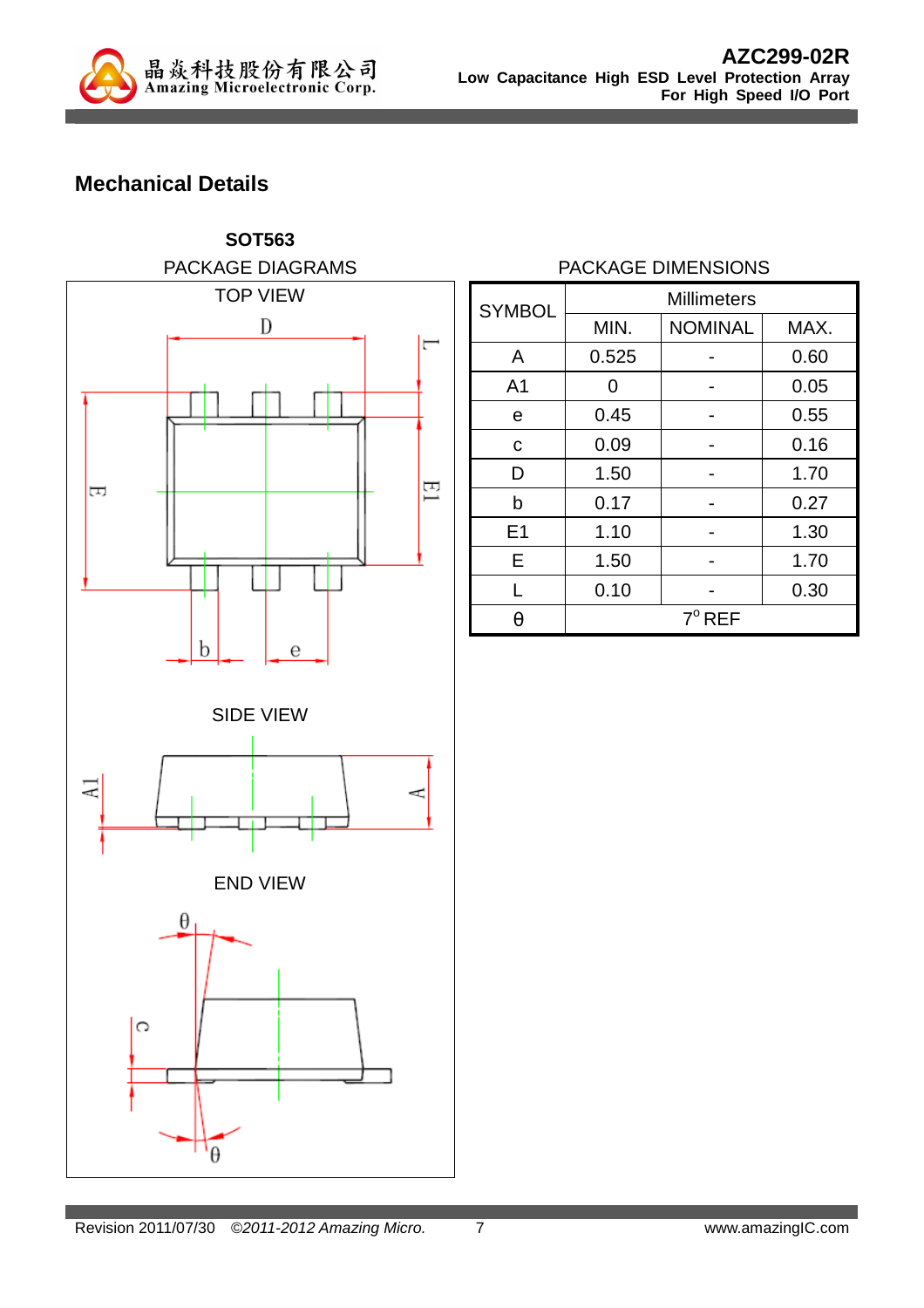

# **LAND LAYOUT**



| <b>Dimensions</b> |                   |  |
|-------------------|-------------------|--|
| <b>Index</b>      | <b>Millimeter</b> |  |
| A                 | 0.30              |  |
| в                 | 0.50              |  |
| $\mathbf{C}$      | 0.50              |  |
| D                 | 1.40              |  |
| Е                 | 0.90              |  |
|                   | 1.90              |  |

Notes:

This LAND LAYOUT is for reference purposes only. Please consult your manufacturing partners to ensure your company's PCB design guidelines are met.

# **MARKING CODE**



**Part Number** Marking Code AZC299-02R (Green Part) 10XY

10=Device Code X=Date Code Y=Control Code

# **Ordering Information**

| PN#            | Material | $_{\text{Type}}$ | Reel size | MOQ/internal box      | MOQ/carton          |
|----------------|----------|------------------|-----------|-----------------------|---------------------|
| AZC299-02R.R7G | ireen    | T/R              | inch      | 4 reel= $12,000/b$ ox | 6 box=72,000/carton |